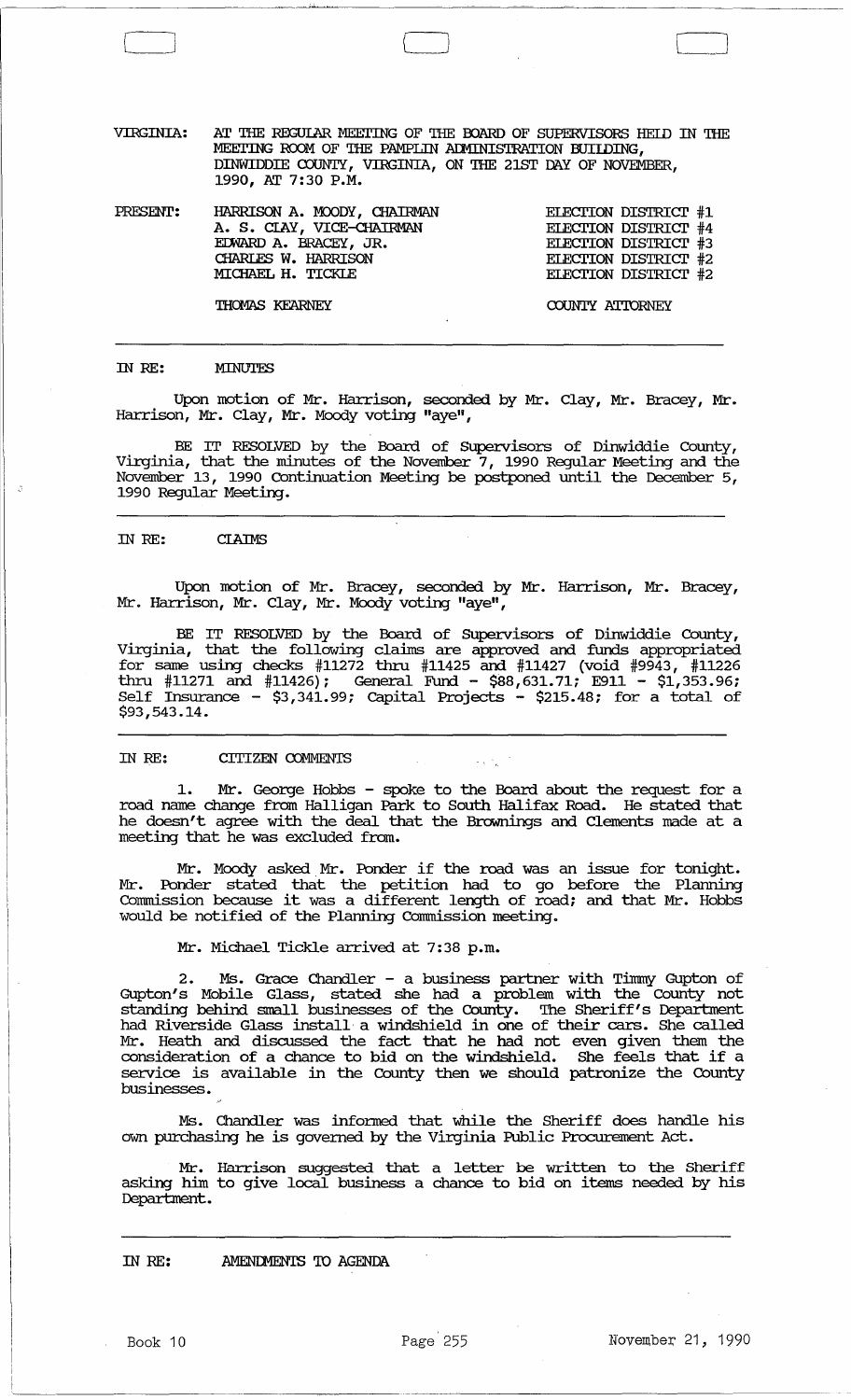Upon motion of Mr. Tickle, seconded by Mr. Clay, Mr. Bracey, Mr. Harrison, Mr. Tickle, Mr. Clay, Mr. Moody voting "aye", the following amendments were made to the agenda:

Appointments under Section 11, a.

#### IN RE: MEEI'ING OF DINWIDDIE PIANNING COMMISSION

The Chairman declared a recess at 7:47 p.m. for the Dinwiddie county Planning Commission to assume the floor to conduct a Public Hearing on Admendment A-90-11. '!he regular Board of SUpervisors meeting reconvened at 7:52 p.m.

## IN RE: PUBLIC HEARING -- A-90-11--AMENDMENT ADDING TOBACCO BLENDING FOR USE IN M-2 ZONING

This being the time and place as advertised in the Progress-Index Newspaper on November 7, 1990 and November 14, 1990, for the Board of SUpervisors to conduct a Public Hearing to consider an amendment to add to Division 14. Industrial, General, District M-2 under Section 22-223~

(34) Processing, blending, and packing green and redried tobaccos.

Mr. Leonard Ponder, Director of Planning, stated Maclin-Zimmer-McGill Tobacco Company, Incorporated, a Wholly-owned subsidiary of Universal Leaf Tobacco Company, Incorporated has requested that the following pennitted use be added to Division 14. Industrial, General, District M-2 under Section 22-223:

(34) Processing, blending,' and packing green and redried tobaccos.

'!he Planning Commission accepted this and unanimously recommended approval of A-90-11 to the Board of Supervisors.

This code amendment will allow the above-referenced companies the ability to use the "Keller Building" near McKenney as a base of operation for their processing facility. The staff recommends this amendment be approved as this will increase employment opportunities in the area, bring an unused site and building into productive use, and will not add any major strain on McKenney water and sewer systems.

Mr. James Gibbs, Maclin-Zimmer-McGill Tobacco Company, was present for any questions.

Mr. Tickle asked Mr. Gibbs to explain the house cleaning process, especially in regard to the use of chemicals, pest control and process used to cure the tobacco.

No one spoke for or against the Amendment.

Upon motion of Mr. Clay, seconded by Mr. Harrison, Mr. Bracey, Mr. Harrison, Mr. Tickle, Mr. Clay, Mr. Moody voting "aye",

BE IT ORDAINED BY THE BOARD OF SUPERVISORS OF DINWIDDIE COUNTY, VIRGINIA, that its Dinwiddie County Code, as previously adopted and amended, be further amended by the following addition to Chapter 22, Section 223 thereof by the addition of Number 34 thereto, and in all other respects be reordained:

#### CHAPTER 22, SECTION 223

"(34) Processing, blending, and packing green and redried tobaccos.

 $\omega = \omega^2 + \omega^2$  .

This ordinance shall become effective November 21, 1990.

Mr. Cashwell expressed his appreciation to the firm for looking at our cammunity as a site choice for this operation. We look forward to having them here and also to extend our appreciation to the staff who worked very hard to help make this possible. The County is grateful to

للمستدعات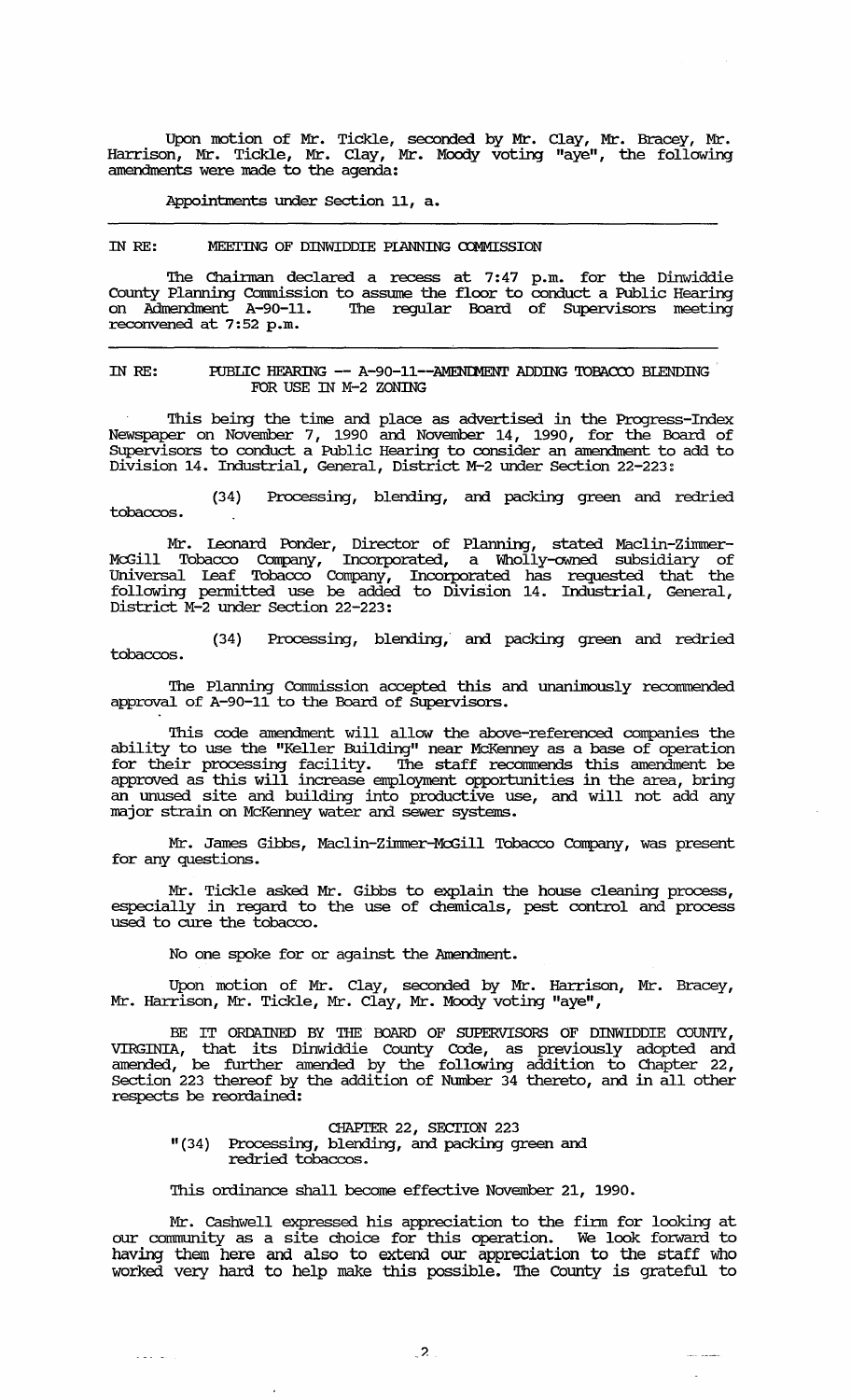have them here and we look forward to what is going to happen in McKenney.

<u> Service State</u>

 $\frac{1}{2}$ 

## IN RE: PUBLIC HEARING -- A-90-12

This being the time and place as advertised in the Progress-Index Newspaper on November 7, 1990 and November 14, 1990, for the Board of SUpervisors to conduct a Public Hearing to make the waiver of the \$150.00 fee currently required to process an application for a change of street name request a pennanent ordinance.

Mr. Thomas Kearney presented the amendment.

No one spoke for or against the amendment.

Upon motion of Mr. Bracey, seconded by Mr. Harrison, Mr. Bracey, Mr. Harrison, Mr. Tickle, Mr. Clay, Mr. Moody voting "aye", the following amendment was adopted:

WHEREAS, the Board of Supervisors of Dinwiddie County (the "County") recognizes the need to facilitate the process whereby citizens apply for a change of street names and to that end desire to provide for the processing of said applications without charge;

NOW, THEREFORE, BE IT RESOLVED BY THE roARD OF SUPERVISORS OF THE COUNTY OF DINWIDDIE, VIRGINIA:

Chapter 23 of. the Dinwiddie Code is hereby revised to eliminate and waive the currently required fee of \$150.00 necessary to process an application for a change of street name request and to provide for the processing of said applications without charge.

This ordinance shall become effective upon passage.

## IN RE: ROAD NAME CHANGES -- S-90-20

S-90-20 - Mrs. Margie Ingram - has submitted an application to rename depot Road to Brills Road. A portion at the intersection of Route 610 and Route 644 to Route 642 is to be renamed.

Upon motion of Mr. Clay, seconded by Mr. Bracey, Mr. Bracey, Mr. Harrison, Mr. Tickle, Mr. Clay, Mr. Moody voting "aye", the request to rename a portion of Depot Road at the intersection of Route 610 and Route 644 to Route 642 to Brills Road is approved.

Mrs. Ingram thanked everyone involved for their help, and stated the whole fight was for Dinwiddie's history. She expressed a special thanks to Bear Island, Geo:rgia Pacific, Dan Sturt, and Mr. Aubrey Clay.

#### IN RE: VIRGINIA DEPARIMENT OF TRANSPORTATION

The Virginia Department of Transportation recommended the acceptance of the following roads in the listed subdivisions for the state Secondary Roads System.

Mr. len Ponder, Director of Planning, stated he had reviewed the roads and also recomended approval.

#### BRICKWOOD SUBDIVISION

Upon motion of Mr. Bracey, seconded by Mr. Clay, Mr. Bracey, Mr. Harrison, Mr. Tickle, Mr. Clay, Mr. Moody voting "aye", the following resolution was adopted:

BE IT RESOLVED by the Dinwiddie County Board of Supervisors this 21st day of November 1990, that the Virginia Deparbnent of Transportation be and is hereby requested, to add a section of road known as Woodstream Drive, beginning at a point on Route 226 (Cox Road), 1.85 miles East of Route 460 and running in a northeastern direction 1.37 miles to Woodstream Lane. '!his road has been constructed, drained and surfaced in accordance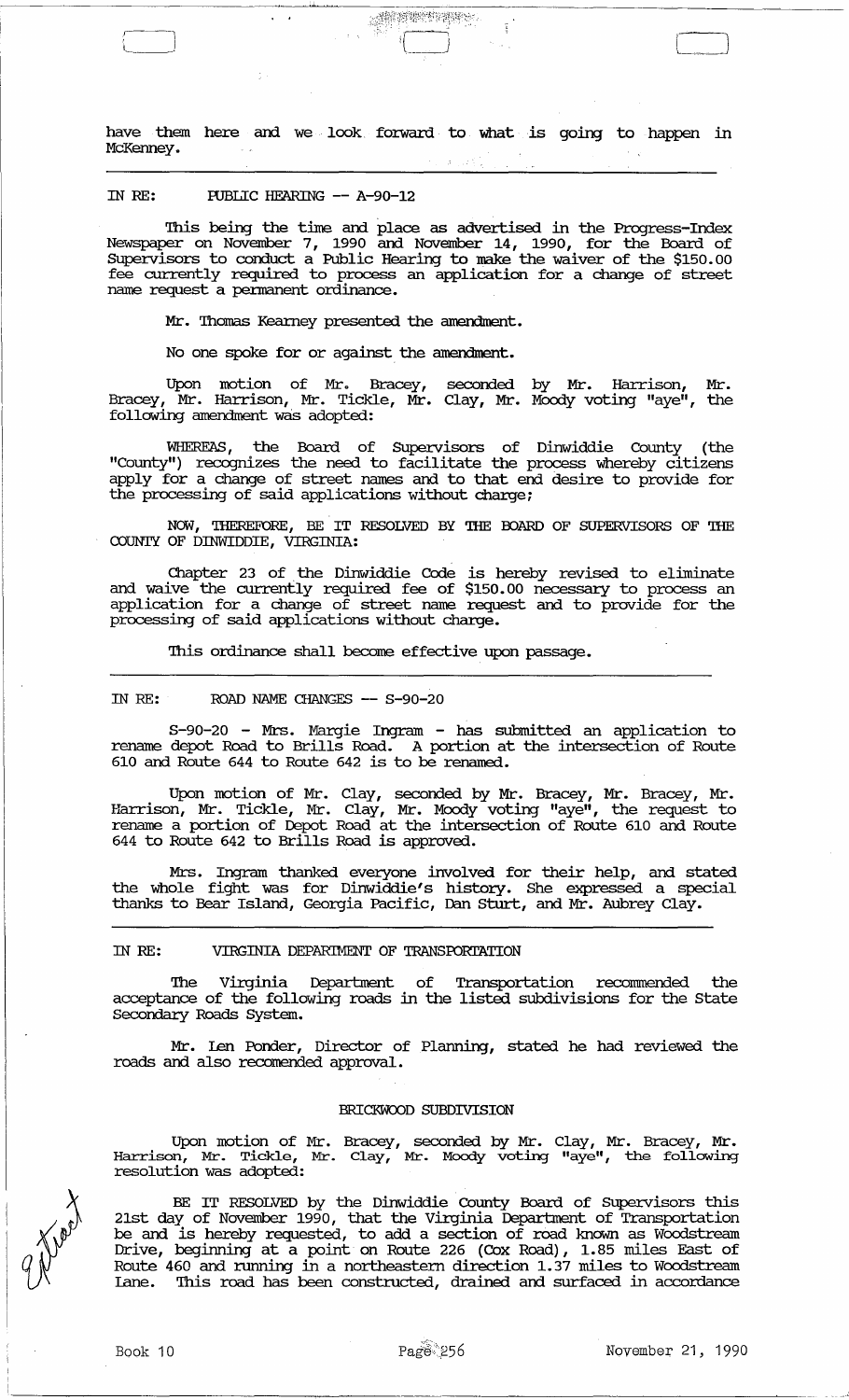with the Virginia Department of Transportation specifications and County ordinances ;

AND BE IT FURIHER RESOLVED, that the Virginia Department of Transportation be and is hereby requested, to add a section of road known as Woodstream lane beginning at a point on Woodstream Drive 1. 37 miles south of Route ,226 and rurming in a western direction 0.8 miles to Woodstream Court. '!his road has been constructed drained and surfaced in accordance with the Virginia Department of Transportation Specifications and County Ordinances;

AND BE IT FURIHER RESOLVED, that the Virginia Department of Transportation be and is hereby requested, to add a section of road known as Woodstream Court beginning at a point on Woodstream Lane 0.8 miles west of Woodstream Drive and rurming in a southern direction 1.01 miles to a dead end with a turn around. This road has been constructed, drained and surfaced in accordance with the Virginia Department of Transportation Specifications and County Ordinances;

AND BE IT FURIHER RESOLVED, by the Board of SUpervisors of Dinwiddie County, Virginia that these roads in Brickwood SUbdivision, if accepted, be added to the Secondary System of Dinwiddie County, effective on the date of approval of the Highway Commission with a maintenance bond and fee pursuant to Section 33.1-229 of the Code of Virginia (1950, as amended) *;* 

AND BE IT FURTHER RESOLVED, that the Board of Supervisors of Dinwiddie County, Virginia, does guarantee the Commonwealth of Virginia, a minimum unrestricted right-of-way of 50' and 80' with necessary easements for cuts, fills, and drainage as recorded in Plat Book 13, Page 163, dated November 16, 1988.

# CHESDIN FOREST SUBDIVISION SECTION TWO

Upon motion of Mr. Bracey, seconded by Mr. Clay, Mr. Bracey, Mr. Harrison, Mr. Tickle, Mr. Clay, Mr. Moody voting "aye", the following resolution was adopted:

BE IT RESOLVED by the Dinwiddie County Board of SUpervisors, this 21st day of November 1990, that the Virginia Department of Transportation be and is hereby requested, to add a section of road known as Yellowstone lane, beginning at a point on Route 226 1.2 miles east of Route 460 and rurming in a southeastern direction .15 miles to Sequoia Road. This road has been constructed, drained, and surfaced in accordance with the Virginia Department of Transportation Specifications and County<br>Ordinances;

AND BE IT FURIHER RESOLVED, that the Virginia Department of Transportation be and is hereby requested, to add a section of road known as Sequoia Road beginning at a point on Chesdin Lane rurming in a western direction .27 to a dead end. This road has been constructed, drained, and surfaced in accordance with the Virginia Department of Transportation Specifications and County ordinances;

AND BE IT FURIHER RESOLVED, that the Virginia Department of Transportation be and is hereby requested, to add a section of road known as Olympic Lane beginning at a point on Sequoia Road running in a northern direction .08 miles to a dead end with a turn around. This road has been constructed, drained, and surfaced in accordance with the Virginia Department of Transportation Specifications and County ordinances;

AND BE IT FURIHER RESOLVED, by the Board of SUpervisors of Dinwiddie County, Virginia, that these roads in Chesdin rorest SUbdivision, if accepted, be added to the secondary system of Dinwiddie County, effective on the date of approval of the Highway Commission with a maintenance bond and fee pursuant to Section 33.1-229 of the Code of Virginia (1950, as amended) ;

AND BE IT FURIHER RESOLVED, that the Board of SUpervisors of Dinwiddie County, Virginia, does guarantee the Commonwealth of Virginia, a minimum unrestricted right-of-way of 50' and 80' with necessary

 $\ddotsc$ 

 $\frac{1}{2} \frac{1}{2} \left( \frac{1}{2} \frac{1}{2} \frac{1}{2} \frac{1}{2} \frac{1}{2} \frac{1}{2} \frac{1}{2} \frac{1}{2} \frac{1}{2} \frac{1}{2} \frac{1}{2} \frac{1}{2} \frac{1}{2} \frac{1}{2} \frac{1}{2} \frac{1}{2} \frac{1}{2} \frac{1}{2} \frac{1}{2} \frac{1}{2} \frac{1}{2} \frac{1}{2} \frac{1}{2} \frac{1}{2} \frac{1}{2} \frac{1}{2} \frac{1}{2} \frac{1}{2} \frac{1}{2}$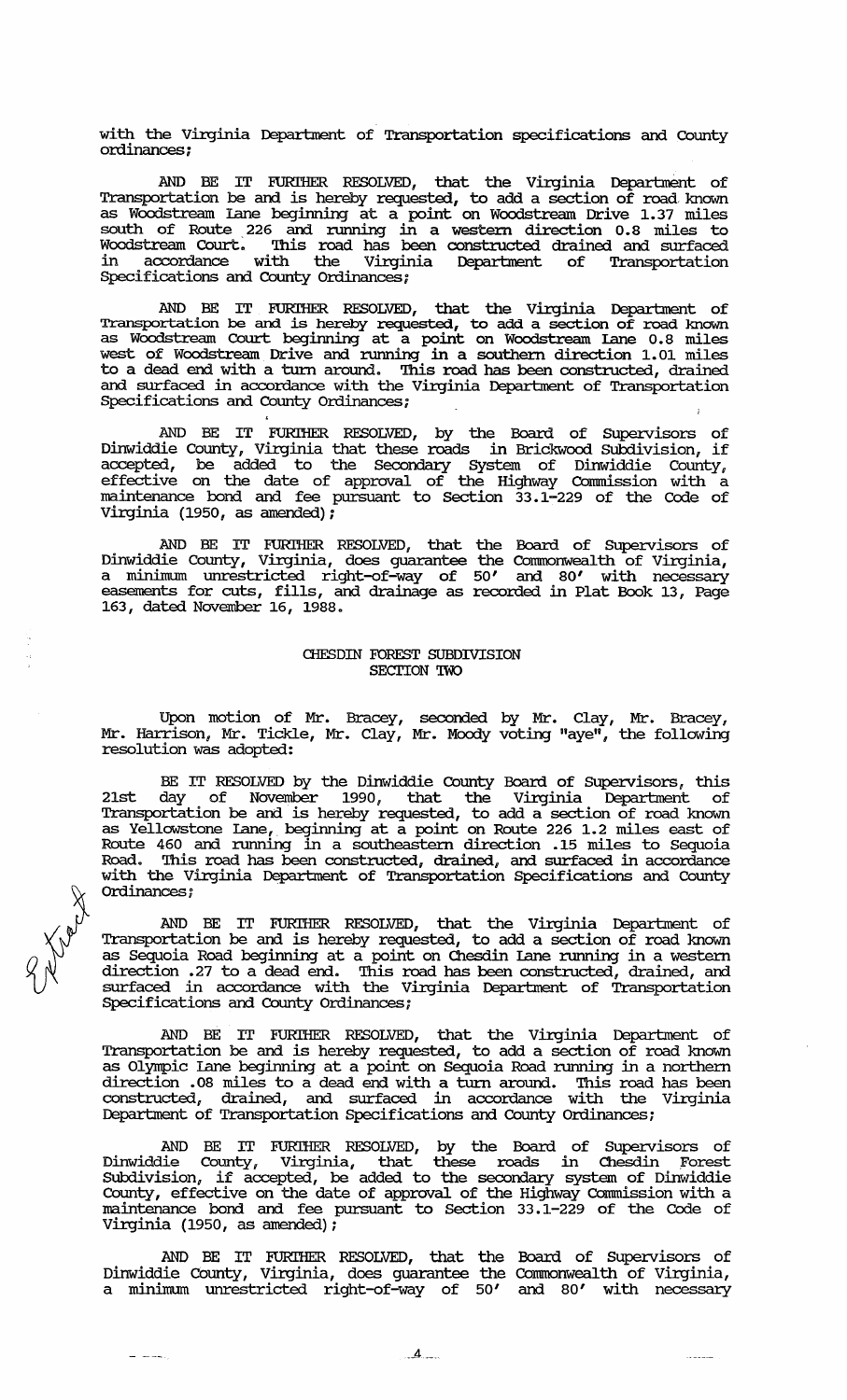easements for cuts, fills, and drainage as recorded in Plat Book 13, Page 75, dated 8-27-87.

 $\Box$ 

# MANSFIEID SUBDIVISION, SECTION 6 & 7

Upon motion of Mr. Bracey, seconded by Mr. Clay, Mr. Bracey, Mr. Harrison, Mr. Tickle, Mr. Clay, Mr. Moody voting "aye", the following resolution was adopted:

BE IT RESOLVED by the Dinwiddie County Board of SUpervisors this 21st day of November 1990 that the Virginia Department of Transportation be and is hereby requested, to add a section of road known as Gaydell Drive beginning at a point on Bancroft Drive (Rt. 1357) 0.07 north of Route 601 (River Road) moving in an eastern direction 0.13 miles to a dead end with a turn around. 'Ibis road has been constructed, drained and surfaced in accordance with the Virginia Department of Transportation Specifications and County ordinances;

AND BE IT FURI'HER RESOLVED, that the Virginia Department of Transportation be and is hereby requested to add a section of road known as Bancroft Drive beginning at a point on the intersection of Gaydell Drive (Rt. 1395) and Bancroft Drive (Rt. 1357), running in a southern direction 0.13 miles to Fieldshire Iane. This road has been constructed, drained and surfaced in accordance with the Virginia Department of Transportation Specifications and County Ordinances;

AND BE IT FURTHER RESOLVED, that the Virginia Department of Transportation be and is hereby requested, to add a section of road known as Fieldshire lane, beginning at a point on Bancroft Drive 0.201 miles south of Route 601 (River Road), running in an eastern direction .227 miles to Mansfield Drive. 'Ibis road has been constructed, drained and surfaced in accordance with the Virginia Department of Transportation Specifications and County Ordinances;

AND BE IT FURI'HER RESOLVED by the Board of supervisors of Dinwiddie County, Virginia, that these roads in the Mansfield Subdivisions, section 6 & 7, if accepted, be added to the Secondary System of Dinwiddie County effective on the date of approval of the Highway Commission with a maintenance bond and fee pursuant to Section 33.1-229 of the Code of Virginia (1950, as amended);

AND BE IT FURI'HER RESOLVED that the Board of Supervisors of Dinwiddie County, Virginia, does guarantee the Connnonwealth of Virginia, a minimum unrestricted right-of-way of 50' and 80' with necessary easements for cuts, fills, and drainage as recorded in Plat Book 14, Page 65, dated May 3, 1990 and Plat Book 14, Pages 77-78, dated June 13, 1990.

# RIVER ROAD FARMS SUBDIVISION SECTION FIVE

Upon motion of Mr. Bracey, seconded by Mr. Clay, Mr. Bracey, Mr. Harrison, Mr. Tickle, Mr. Clay, Mr. Moody voting "aye", the following resolution was adopted:

BE IT RESOLVED by the Dinwiddie County Board of SUpervisors, this 21st day of November 1990, that the Virginia Department of Transportation be and is hereby requested, to add a section of road known as leonard Drive, beginning at a point on Route 1510 (Chesdin Boulevard) .42 miles south of Route 601 (River Road) and running in an eastern direction .23 miles to a dead end with a turn around. This road has been constructed, drained and surfaced in accordance with Virginia Department of Transportation Specifications and county Ordinances;

AND BE IT FURTHER RESOLVED, that the Virginia Department of Transportation be and is hereby requested, to add a section of road known as Shoreview Drive beginning at a point on leonard Drive running in <sup>a</sup> northern direction .13 to the intersection of Route 1513 (Shoreview Drive) and Route 1512 (Ridgecrest Drive). This road has been constructed,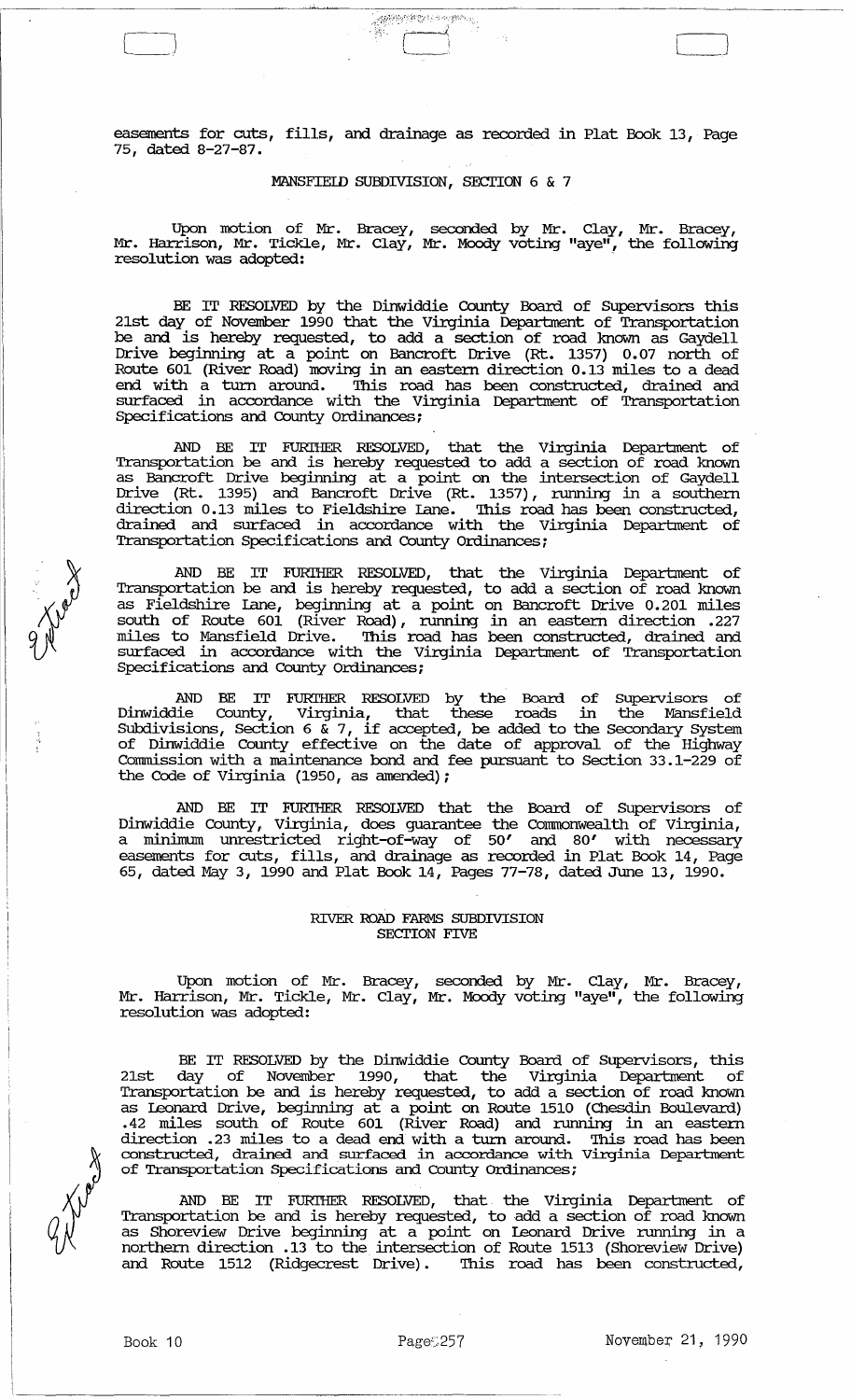drained, and surfaced in accordance with the Virginia Department of Transportation and County ordinances;

AND BE IT FURIHER. RESOLVED, by the Board of SUpervisors of Dinwiddie County, Virginia, that these roads in River Road Fanus SUbdivision if accepted, be added to the Secondary system of Dinwiddie County, effective on the date of approval of Highway Connnission with a maintenance bond and fee pursuant to Section 33.1-229 of the Virginia (1950, as amended);

AND BE IT FURIHER. RESOLVED, that the Board of SUpervisors of Dinwiddie County, Virginia does guarantee the Commonwealth of Virginia, a minimum unrestricted right-of-way of 50' and 80' with necessary easement for cuts, fills, and drainage as recorded in Plat Book 13, Pages 79, dated September 23, 1987.

## IN RE: CREDIT UNION **--** PAYROLL DEOOCI'ION

Mrs. Wendy Quesenbeny, Assistant County Administrator, stated that for some time, the County has discussed providing benefit programs for County employees through payroll deduction; however, prior to this time, we were not set up to do so. With the computer capability we have now and the additional assistance the Board has approved for the office, we feel we can begin to look at some of these programs.

The first one the staff would like to try is the Virginia Credit Union, which serves only State and Iocal Government employees. This is the only program we want to offer at this time; therefore, the resolution and only program we want to office the different to the Virginia Credit Union.

She emphasized again, it is available to the employees, but is not mandatory.

Mr. Bracey stated he felt other credit unions should be reviewed before a selection is made to make sure we are selecting the one that will best serve the employees.

Upon motion of Mr. Harrison, seconded by Mr. Tickle, Mr. Bracey, Mr. Harrison, Mr. Tickle, Mr. Clay, Mr. Moody voting "aye", the following resolution was adopted:

WHEREAS, the Board of SUpervisors of Dinwiddie County (the "Board") has detennined that it is in the best interest of employees of Dinwiddie County (the "County") to provide for County employees to be able to become members of a public employee credit union; and

WHEREAS, a public employee credit union, has plans whereby savings may be deposited into accounts by members if the employer participates in a payroll deduction plan and plans whereby loans may be made and paid by direct deposit of a paycheck from an employer, each at no costs to the employer or the member;

NOW, THEREFORE, BE IT RESOLVED, that the County Administrator is authorized and directed to take such actions as may be necessary or appropriate to participate in payroll deduction plans or direct deposit plans with a public employee credit union or credit union that will best serve the needs of the employees of the County who are members of such credit union.

This resolution shall be effective immediately.

## IN RE: SURPIUS PROPERTY

Upon motion of Mr. Harrison, seconded by Mr. Tickle, Mr. Bracey, Mr. Harrison, Mr. Tickle, Mr. Clay, Mr. Moody voting "aye",

NOW, THEREFORE, BE IT RESOLVED, by the Board of Supervisors of  $D$ inwiddie County, Virginia that the following items be declared surplus property and be authorized for sale at a public auction to be scheduled by the Dinwiddie County School Board:

## FORD 1984 2FABP43G1EX185548

 $\frac{1}{2} \frac{1}{2} \left( \frac{1}{2} \left( \frac{1}{2} \frac{1}{2} \right) + \frac{1}{2} \left( \frac{1}{2} \frac{1}{2} \right) \right)$ 

ن سيستري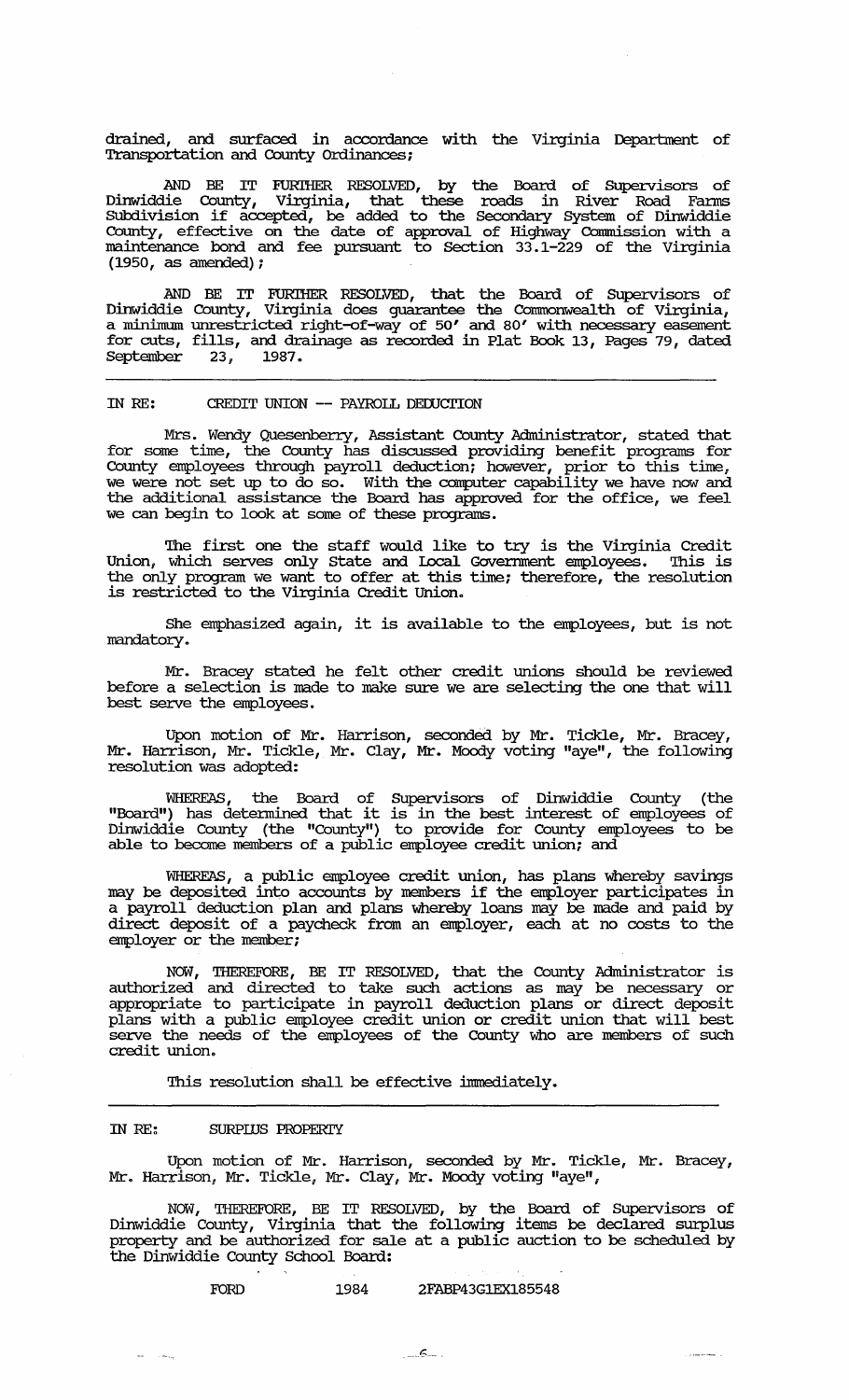| CHEVROLET    | 1986        | 1G1BL6961G9150806 |
|--------------|-------------|-------------------|
| CHEVROLET    | a P<br>1986 | 1G1BL6962G9150801 |
| CHEVROLET PU | 1975        | CCV145B136132     |
| FORD VAN     | 1973        | E26AHR41462       |
| DODGE VAN    | 1972        | B21AB2V6223988    |
| PI YMOUTH    | 1981        | 1P3BL28BXBD310332 |

Upon motion of Mr. Clay, seconded by Mr. Harrison, Mr. Bracey, Mr. Harrison, Mr. Tickle, Mr. Clay, Mr. Moody voting "aye",

BE IT RESOLVED by the Dinwiddie County Board of SUpervisors, that the list of vehicles and equipment presented by the School Board be approved for public auction with the exception of one bus to be selected by the School Board and held back for the Dinwiddie County Youth football league for the storage of equipment.

IN RE: APPOINTMENTS -- ROAD VIEWERS

Upon motion of Mr. Clay, seconded by Mr. Tickle, Mr. Bracey, Mr. Harrison, Mr. Tickle, Mr. Clay, Mr. Moody voting "aye",

BE IT RESOLVED by the Board of SUpervisors of Dinwiddie County, Virginia, that Mr. Michael Tucker be appointed to the Dinwiddie County Road Viewers Committee.

# IN RE: COUNTY ADMINISTRATOR COMMENTS

1. Mr. cashwell presented Mr. Clay with an award honoring his sixteen years service as a Board member in a County in the State of the Commonwealth of Virginia, given to Mr. cashwell at the 66th. Arumal Conference of the Virginia Association of CountieS, November 18, 1990. Mr. cashwell extended congratulations on behalf of the Association.

2. A letter of praise from winn Davidson for Jolm Clarke was read and asked to be included in his personnel records.

. , where  $\mathcal{L}_\text{c}$ During the budget discussions the Board determined they wanted to carry out some important work with the Dinwiddie County School Board and asked Mr. cashwell to look at different Ways to do this. 'Ihe suggestion was put forth that we look at some assistance from the outside in the way of consultant activity and Mr. cashwell solicited proposals. At this time he stated he has received four proposals. He has had the opportunity to review them and has established a list of criteria in a ranking fonn. He asked at this time that the Board review the proposals and then rank them according to their views.

## IN RE: EXECUTIVE SESSION

Upon motion of Mr. Harrison, seconded by Mr. Tickle, Mr. Bracey, Mr. Harrison, Mr. Tickle, Mr. Clay, Mr. Moody voting "aye", pursuant to the Virginia Freedom of Information Act, Section 2.1-344 (a) (1) personnel; and (5) industrial, the Board moved into Executive Session at 8:34 p.m. A vote having been made and approved, the meeting reconvened into Open Session at 9:20 p.m.

#### IN RE: CERTIFICATION OF EXECUTIVE MEETING

Upon motion of Mr. Clay, seconded by Mr. Harrison, Mr. Bracey, Mr. Harrison, Mr. Tickle, Mr. Clay, Mr. Moody voting "aye", the following certification resolution was adopted:

WHEREAS, the Board of SUpervisors of Dinwiddie County convened an executive meeting on this date pursuant to an affirmative recorded vote